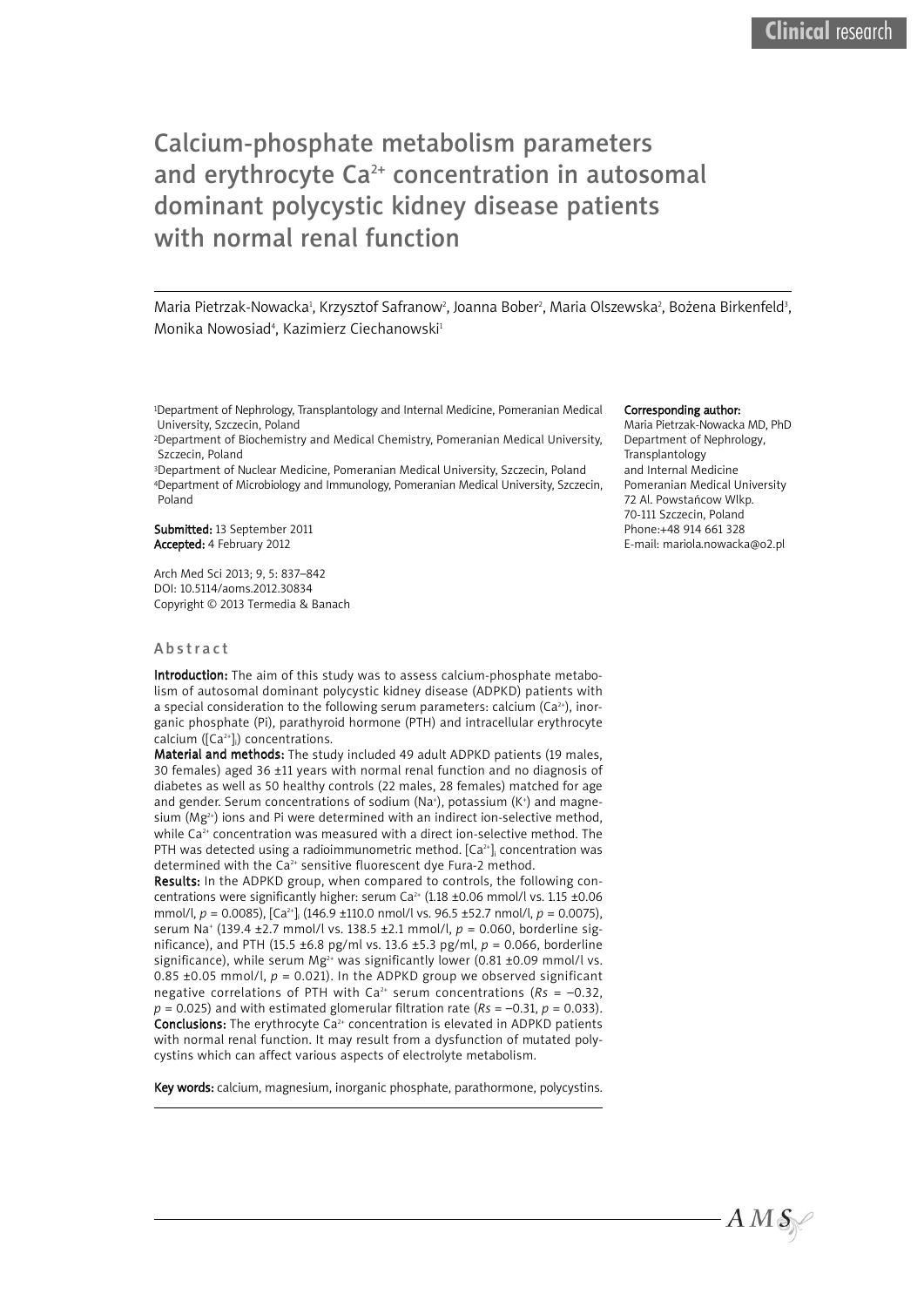#### Introduction

Autosomal dominant polycystic kidney disease (ADPKD) is the most common hereditary kidney disease, with a prevalence of 1 : 400 to 1 : 1000 in Caucasians. In Europe approximately 6% of all patients with chronic renal replacement therapy are kidney insufficient due to ADPKD [1]. The ADPKD results from mutations in the *PKD1* gene (in about 85% of cases) located on chromosome 16 [2] as well as in the *PKD2* gene on chromosome 4 [3]. These genes encode respectively polycystin-1 (PC-1) and polycystin-2 (PC-2) proteins [4], which work in a common cellular pathway. The PC-1 is a large receptor molecule forming a receptor-channel complex with PC-2, which is a cation channel from the transient receptor potential (TRP) family [5]. PC-1 and PC-2 proteins assemble in the plasma membrane to regulate the calcium (Ca<sup>2+</sup>) entry mechanism [6]. It is thought that renal epithelial cell hyperplasia in ADPKD patients is a consequence of dysfunctional  $Ca<sup>2+</sup>$  metabolism following polycystin protein mutations [7].

Specific roles of PC-1 and PC-2 in intracellular calcium ( $\left[\text{Ca}^{2+}\right]_i$ ) regulation as well as the pathway of epithelial cell hyperplasia and cyst formation due to *PKD* gene mutations still remain unclear.

Yamaguchi *et al*. noted that a reduction of [Ca<sup>2+</sup>]; in renal cyst epithelial cells due to mutations in *PKD* genes releases protein kinase B (Akt) inhibition of serine/threonine-protein kinase B-Raf, which promotes cyclic adenosine monophosphate (cAMP) dependent cell proliferation and cyst growth. They have found that an increase of  $[Ca^{2+}]_i$  in polycystic kidney cells can lead to enhanced Akt activity which represses cAMP-dependent stimulation of B-Raf as well as extracellular signal-regulated kinases (ERKs) and cell proliferation and thus restore a normal antimitogenic response to cAMP.

Sustained reduction of  $[Ca^{2+}]_i$  with L-type calcium channel blockers (verapamil and nifedipine) predisposes cells derived from normal human kidney to cAMP-dependent activation of the B-Raf/ MEK/extracellular signal regulated kinase (B-Raf/ MEK/ERK) pathway and leads to increased cell proliferation, which mimics the ADPKD phenotype. Treatment of ADPKD cells with calcium channel blockers (CCB) amplifies cAMP-dependent ERK activation and proliferation, which suggests that further reduction in [Ca $^{2+}$ ], may accelerate cyst growth [8].

Calcium-phosphate metabolism disturbances develop in chronic kidney disease patients during early stages of renal failure [9], but little is known about metabolic disturbances in ADPKD patients before the onset of renal failure.

The aim of this study was to assess calciumphosphate metabolism of ADPKD patients with normal renal function with a special consideration to serum concentrations of calcium (Ca<sup>2+</sup>), inorganic

phosphate (Pi), parathyroid hormone (PTH), as well as erythrocyte calcium concentration ([Ca $^{2+}$ ],).

#### Material and methods

The study group initially included 50 adult individuals with ADPKD diagnosis (20 males, 30 females), while the control group comprised 50 genderand age-matched healthy individuals (22 males, 28 females).

For the study group the following inclusion criteria were applied: the presence of cysts in both kidneys according to the Ravine *et al*. criteria of the PKD phenotype [10], ADPKD in family history, serum creatinine concentration  $\leq 120$  µmol/l, and a negative history of diabetes. One patient with serum creatinine elevated to 162 µmol/l at the time of examination was excluded from the study. The final study group consisted of 49 subjects (19 males, 30 females). Individuals with a negative family history of ADPKD, an absence of cysts in kidneys (Ravine's criteria not fulfilled), serum creatinine concentration ≤ 120 µmol/l, and no prior diagnosis of diabetes, were enrolled for the control group.

Each participant was thoroughly informed about the study and asked for written consent to participate. The study protocol was approved by the Ethical Committee of the Pomeranian Medical University, Szczecin, Poland (approval No. 001/135/06).

At the baseline a full medical history review and a clinical examination was obtained from each participant. Blood pressure was measured twice at 2-minute intervals after a 10-minute rest in the sitting position and the mean value was used in analyses. Hypertension was defined as systolic/diastolic blood pressure ≥ 140/90 mm Hg or treatment with antihypertensive drugs.

The serum concentrations of Na<sup>+</sup>, K<sup>+</sup>, Mg<sup>2+</sup> ions and Pi were determined with an indirect ion-selective method using the Cobas Integra 800 bioanalyzer (Roche, reagents of Roche company).  $Ca^{2+}$  concentrations in serum were estimated with a direct ion-selective method using the CIBA-Corning 634 analyzer (Bayer). Serum creatinine concentrations were measured with the Cobas Integra 800 bioanalyzer (Roche).

The estimated glomerular filtration rate (eGFR) was calculated according to the Modification of Diet in Renal Disease (MDRD) simplified formula on the basis of a single serum creatinine measurement [11].

## Determination of intracellular free Ca<sup>2+</sup> ion concentrations in human erythrocytes

Anticoagulant (2.73% citric acid, 4.48% sodium citrate, 2% glucose) collected blood was centrifuged (20°C, 5 min, 750 g) and plasma with leukocyte buffy coat was removed. Erythrocytes were diluted with HBS buffer (123 mM NaCl, 5 mM KCl, 1 mM MgCl<sub>2</sub>,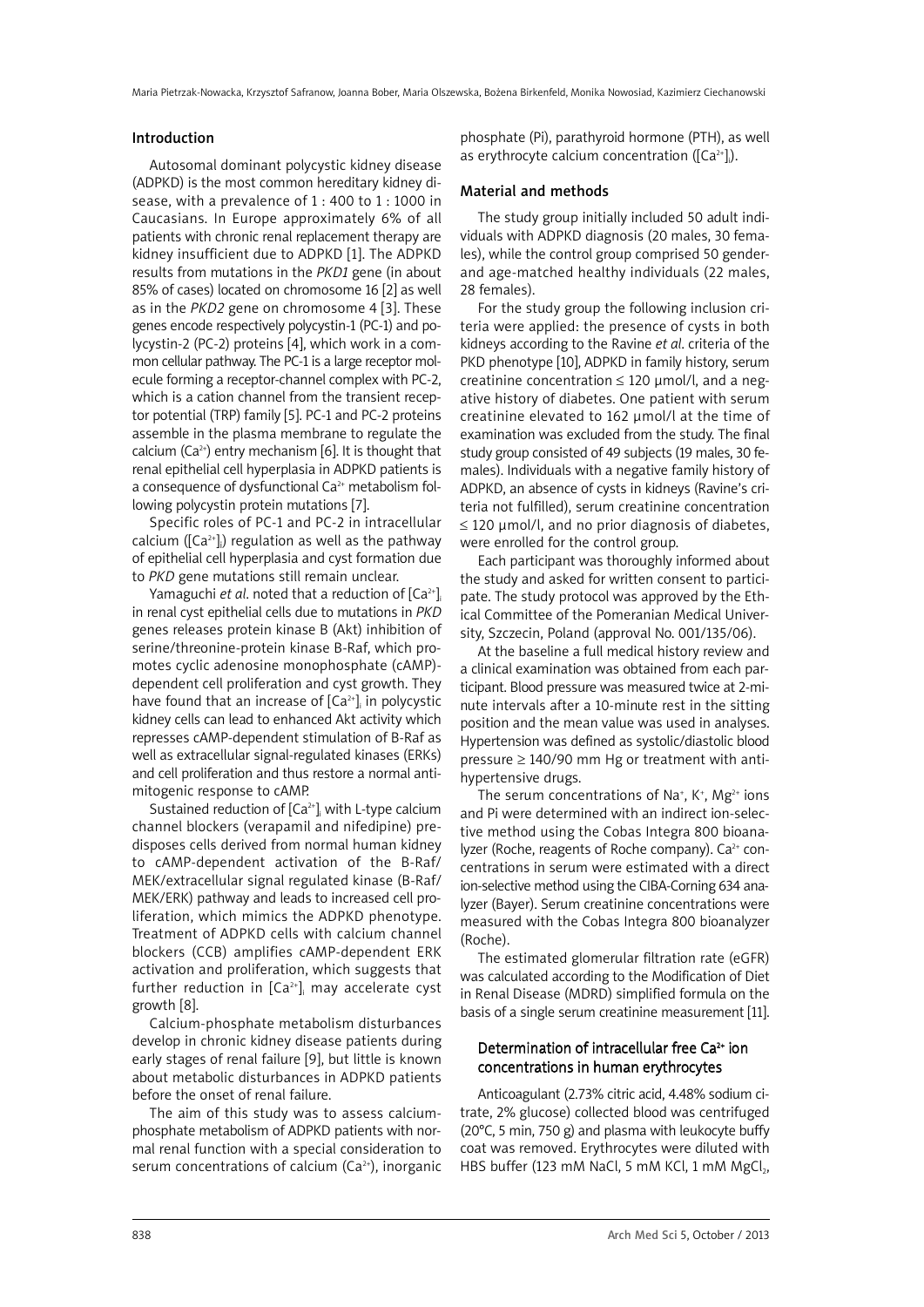Calcium-phosphate metabolism parameters and erythrocyte Ca<sup>2+</sup> concentration in autosomal dominant polycystic kidney disease patients with normal renal function

1 mM CaCl<sub>2</sub>, 10 mM glucose, 25 mM HEPES, pH = 7.4) to 1% hematocrit and incubated with 1 µM solution of Fura-2-acetoxymethyl ester (Fura-2AM; Sigma) dissolved in DMSO for 45 min at 37°C. After the addition of Fura-2AM, all activities were performed in the darkness. After incubation, erythrocytes were rinsed with HBS buffer to remove excess Fura-2AM and diluted with the same buffer to 0.02% hematocrit. Next the fluorescence was measured using the Perkin Elmer LS 50 B spectrometer at excitation wavelengths of 340 nm and 380 nm and a constant emission wavelength of 510 nm. The fluorescence of erythrocytes without Fura-2AM was also measured to compensate for erythrocyte endogenous fluorescence. As calibration, the fluorescence of Fura-2AM incubated erythrocytes with the addition of 4% Triton X-100 and 10 mM EGTA was measured at the same wavelengths according to the procedure described by Soldati *et al*. [12].

## Determination of the parathyroid hormone (PTH) concentration

PTH concentration was determined with a radioimmunometric method by means of <sup>125</sup>l labeled monoclonal antibodies specific for the 44-68 hPTH fragment. Measurements were performed using the BioSource hPTH-120 min-IRMA kit (BioSource Europe SA, Nivelles, Belgium, catalog no. KIP, 1491) according to the manufacturer's directions. Radioactivity was measured in a gamma scintillation counter for more than 60 s and results were calculated by the RIA-CALC software package on the basis of calibration curves.

## Statistical analysis

Since quantitative variables did not have normal distribution, the Mann-Whitney test was used. For qualitative variables the Fisher exact test was ap-

plied. The Spearman rank correlation coefficient (*Rs*) was used to measure associations between quantitative variables. Differences with *p* < 0.05 were considered as statistically significant. The data are presented as a number (percentage) for qualitative variables or as a mean value ± standard deviation for quantitative variables. Statistica 7.1 software was used for all statistical analyses.

## Results

Anthropometric, biochemical parameters and pharmacological treatment of hypertension (HT) of ADPKD patients and control groups are presented in Table I. Hypertension was more commonly diagnosed in the study group than among controls. The ADPKD patients were more often treated with angiotensin-converting enzyme inhibitors (ACE inhibitors) and thiazide-like diuretics (indapamide in all cases). No participant received CCB. Parameters of calcium-phosphate metabolism and concentrations of other ions are presented in Table II. The ADPKD patients showed a significantly higher  $Ca<sup>2+</sup>$  concentration, a significantly lower Mg<sup>2+</sup> concentration, borderline higher concentrations of Na+ and PTH in serum, as well as a significantly higher  $Ca<sup>2+</sup>$  concentration in erythrocytes. There were no significant differences in serum concentrations of K+ and Pi.

The presence of HT in ADPKD patients was associated with a significantly lower concentration of Pi (0.98 ±0.15 mmol/l for HT patients vs. 1.08 ±0.17 mmol/l for patients without HT,  $p = 0.031$ ), but no significant associations with other ion concentrations were found.

Studied parameters were also compared in patients without HT (20 ADPKD patients and 46 controls). A comparison of the non-HT ADPKD subgroup with the non-HT control subgroup showed, similarly as in the entire group, significantly higher  $[Ca^{2+}]$  con-

|  | Table I. Clinical characteristics of the ADPKD patients and the control group |  |  |
|--|-------------------------------------------------------------------------------|--|--|

| Parameters                         | ADPKD group $(n = 49)$ | Control group $(n = 50)$ | Value of p <sup>a</sup> |
|------------------------------------|------------------------|--------------------------|-------------------------|
| Age [years]                        | $35.9 + 11.1$          | $36.7 + 9.2$             | 0.62                    |
| Sex (% males)                      | 19 (39%)               | 22 (44%)                 | 0.68                    |
| BM [kg/m <sup>2</sup> ]            | $25.1 + 4.9$           | $74.4 + 3.7$             | 0.63                    |
| Creatinine [mg/dl]                 | $0.84 + 0.18$          | $0.80 + 0.15$            | 0.54                    |
| eGFR [ml/min/1.73 m <sup>2</sup> ] | $98.0 + 21.1$          | $103.1 + 19.9$           | 0.27                    |
| Hypertension                       | 29 (59%)               | 4(8%)                    | < 0.00001               |
| ACF inhibitors                     | 27 (55%)               | 3(6%)                    | < 0.001                 |
| <b>B-Blockers</b>                  | 3(6%)                  | $0(0\%)$                 | 0.12                    |
| Diuretics (indapamide)             | 12 (24%)               | 3(6%)                    | 0.012                   |

Data are aiven as mean + SD or number (percentage) of patients. ACE inhibitors – angiotensin-converting enzyme inhibitors. BMI – body mass index, eGFR – estimated glomerular filtration rate. ªADPKD vs. control group; Fisher exact test for qualitative variables and Mann-Whitney test *for quantitative variables were used*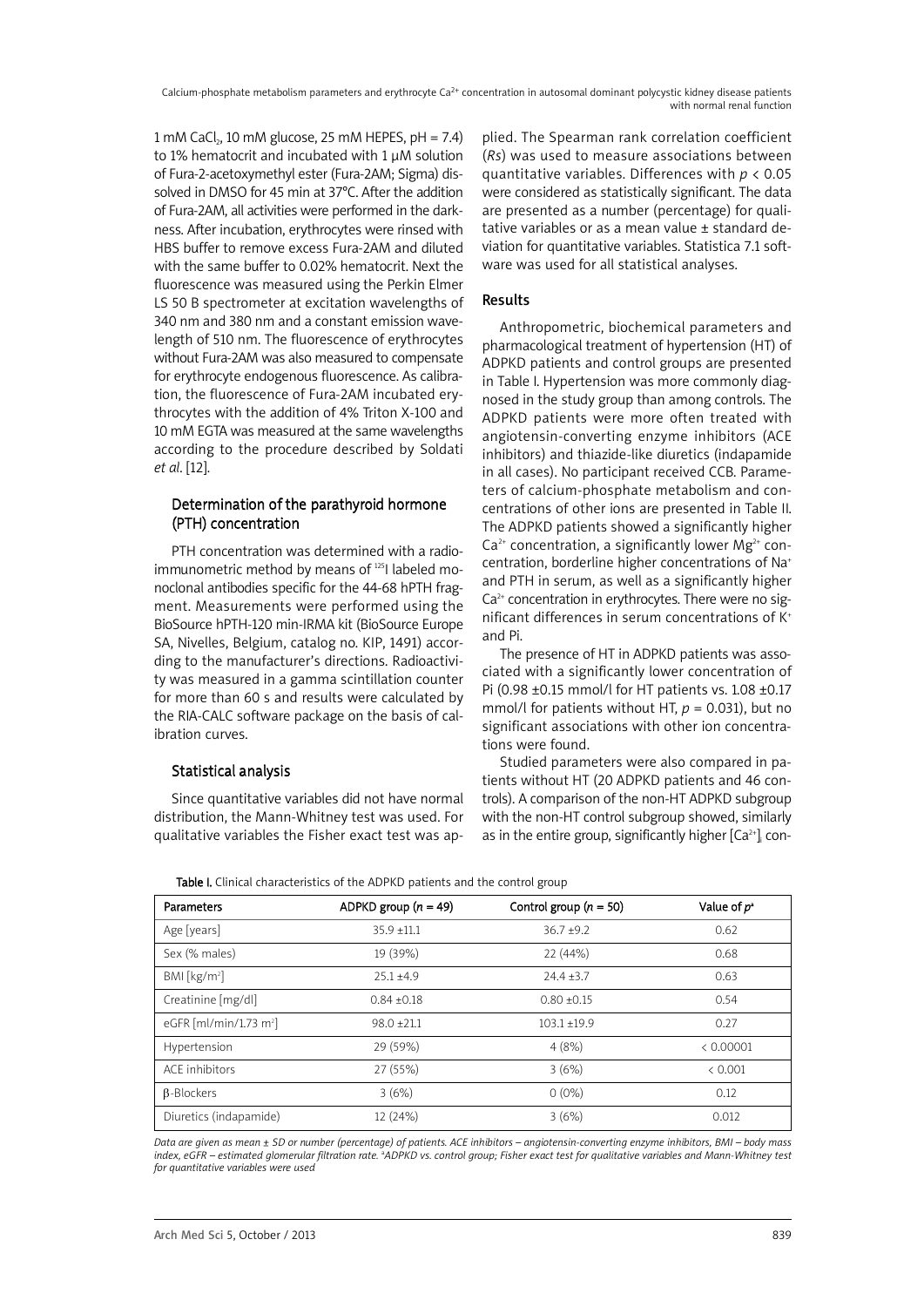| Parameter                  | ADPKD group $(n = 49)$ | Control group $(n = 50)$ | Value of p <sup>a</sup> |
|----------------------------|------------------------|--------------------------|-------------------------|
| $Na+ [mmol/l]$             | $139.4 + 2.7$          | $138.5 + 2.1$            | 0.060                   |
| $K^{\dagger}$ [mmol/l]     | $4.22 + 0.40$          | $4.18 + 0.35$            | 0.96                    |
| $Ca2+ [mmol/l]$            | $1.18 + 0.06$          | $1.15 + 0.06$            | 0.0085                  |
| $Mg^{2+}$ [mmol/l]         | $0.81 + 0.09$          | $0.85 + 0.05$            | 0.021                   |
| Pi [mmol/l]                | $1.02 + 0.17$          | $1.06 + 0.14$            | 0.20                    |
| $PTH$ [pg/ml]              | $15.5 + 6.8$           | $13.6 + 5.3$             | 0.066                   |
| Erythrocyte calcium [nmol] | $146.9 + 110.0$        | $96.5 + 52.7$            | 0.0075                  |

Table II. Comparison of the ion and parathormone serum concentrations, and erythrocyte calcium concentrations in the ADPKD patients and the control group

a *ADPKD vs. control group; Mann-Whitney test. Pi – inorganic phosphate, PTH – parathormone*

centration (175.9 ±96.9 nmol/l vs. 150.8 ±51.3 nmol/l,  $p = 0.022$ ), significantly lower serum Mg<sup>2+</sup> concentration (0.80 ±0.08 mmol/l vs. 0.85 ±0.05 mmol/l,  $p = 0.013$ ) and higher serum Na<sup>+</sup> concentration (139.4) ±2.2 mmol/l vs. 138.5 ±2.2 mmol/l, *p* = 0.060, borderline significance). However, the difference in serum Ca<sup>2+</sup> concentrations was not significant ( $p =$ 0.22). Treatment with any drugs of the three antihypertensive groups was not associated with significant differences in studied ion concentrations.

In the ADPKD group we also observed significant negative correlations of PTH with serum  $Ca<sup>2+</sup>$  concentration ( $Rs = -0.32$ ,  $p = 0.025$ ) and with eGFR  $(Rs = -0.31, p = 0.033)$ . There were no significant correlations between serum PTH and other ion concentrations (Na<sup>+</sup>, K<sup>+</sup>, Mg<sup>2+</sup>, Pi). [Ca<sup>2+</sup>], concentration was also not correlated with concentrations of analyzed ions in serum.

#### **Discussion**

We found that ADPKD patients with normal renal function showed higher  $Ca<sup>2+</sup>$  concentrations both in serum and in erythrocytes, lower Mg<sup>2+</sup> serum concentration, and higher serum PTH levels (borderline significance), than individuals in the control group.

Most ADPKD patients have hypertension before the onset of renal failure [13]. Arterial hypertension treatment may lead to various electrolyte disorders: ACE inhibitors may lead to hyperkalemia, CCB to a reduction of  $Ca^{2+}$  in erythrocytes [14], and thiazide diuretics to hypomagnesemia and hypocalcemia [15]. In our study we did not observe correlations between ion concentrations and administration of antihypertensive drugs. It should be noted, however, that nobody was treated with CCB or thiazide diuretics (patients received indapamide, which does not induce hypocalcemia).

We also observed that PTH levels were higher in patients with lower concentrations of eGFR and Ca<sup>2+</sup>. The only study concerning correlation of eGFR with PTH in ADPKD patients in early stages of renal failure was performed by Fliser *et al*. [16], who observed that in a group of ADPKD and IgA glomerulonephritis patients a deterioration in renal function (creatinine concentration groups  $\langle 1.3, 1.3, 3.0, \rangle$  3.0 mg/dl) was accompanied by a significant increase in PTH levels (4.7 ±0.4 pmol/l, 8.4 ±1.6 pmol/l, 39.6 ±7.9 pmol/l respectively). In our study the correlation between PTH levels and eGFR was also negative.

Studies on patients with chronic kidney disease have shown that an increase in PTH secretion develops in early stages of renal failure (ERF) [17-19] and it is negatively correlated with serum  $Ca<sup>2+</sup>$  concentrations [19]. Similarly, our ADPKD patients with normal renal function showed higher than healthy controls PTH serum levels (borderline significance), which were also negatively correlated with serum Ca<sup>2+</sup> concentrations. However, our ADPKD patients showed elevated Ca<sup>2+</sup> serum concentrations, which was not observed in ERF patients.

It seems that higher  $Ca^{2+}$  serum levels might be induced by elevated PTH levels. These might also be responsible for the increased  $Ca<sup>2+</sup>$  content in erythrocytes observed in our study. According to Paraskevopoulos *et al*. an enhanced passive Ca2+ uptake by erythrocytes observed in uremic patients may be induced by hyperparathyroidism [20]. However, in our study intracellular erythrocyte  $Ca<sup>2+</sup>$  concentrations did not correlate with PTH or other analyzed ion concentrations in serum. Buemi *et al*. reported an anomaly in K<sup>+</sup>/Ca<sup>2+</sup> induced transport in erythrocytes of subjects with ADPKD and hypertension [21]. Factors leading to an elevation of erythrocyte [Ca<sup>2+</sup>]¦ concentration in ADPKD patients with normal renal function need further research.

We have not found studies on erythrocyte  $Ca<sup>2+</sup>$ concentration in ADPKD patients with ERF and there are only a few studies on intracellular calcium content in other ERF patients. Lajdova *et al*. [22] discovered a significantly higher concentration of  $Ca^{2+}$ in peripheral blood mononuclear cells in early stages (2-3) of chronic kidney disease (median 123 nmol/l vs. 102 nmol/l, *p* < 0.001) when compared to a control group. Soldati *et al*. [23] observed, similarly to other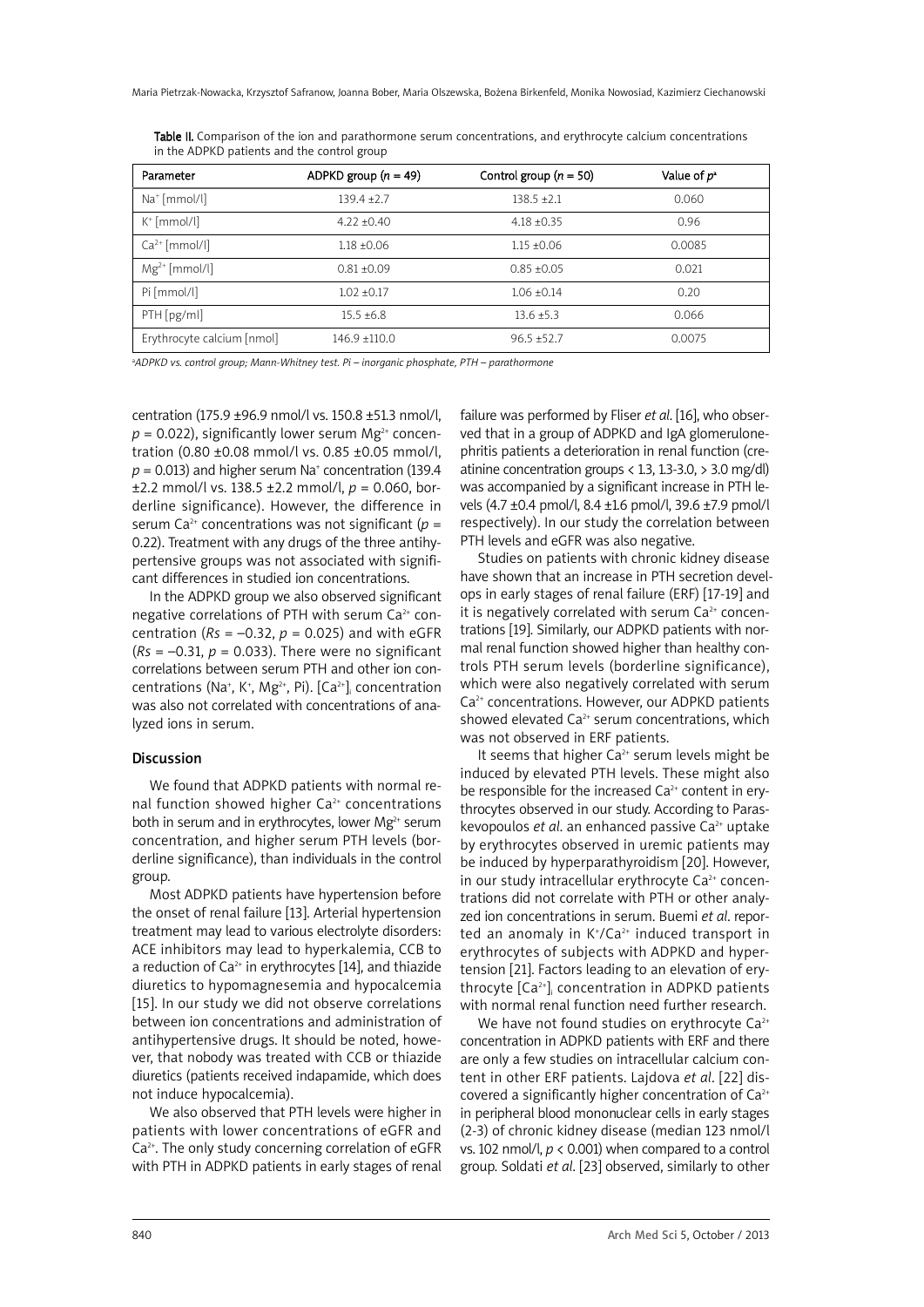studies on patients with advanced renal failure [20], a significantly higher  $Ca<sup>2+</sup>$  content inside erythrocytes of hemodialyzed patients than in the control group (mean: 101 nmol/l vs. 85 nmol/l, *p* < 0.001). In our study the difference in erythrocyte  $Ca<sup>2+</sup>$  concentrations between the ADPKD and control groups was even higher (mean: 146.9 nmol/l vs. 95.5 nmol/l,  $p = 0.0075$ ).

Only one study has concerned [Ca<sup>2+</sup>], concentration inside kidney cells of ADPKD patients [7]. Yamaguchi *et al*. demonstrated *in vitro* that Ca2+ concentration in primary epithelial cell cultures prepared from multiple superficial cysts obtained from kidneys of ADPKD patients is lower than in cells from cortex of normal human kidneys (NHK) (mean: 76.5 nmol/l vs. 56 nmol/l, respectively). The authors also tested cells from cystic and non-cystic regions of early stage ADPKD kidneys removed from patients with relatively normal renal function. They found that  $Ca^{2+}$  content in cystic cells was 21.9 nmol/l lower than in non-cystic cells (mean: 40.6 nmol/l vs. 62.5 nmol/l, respectively). Based on these results, Yamaguchi *et al*. suggested that a higher  $\left[\mathsf{Ca}^{2+}\right]$  concentration in non-cystic cells of ADPKD patients plays a protective role against development of cysts. It provides an anti-mitogenic response to cAMP, which plays a central role in cystogenesis by stimulating both transepithelial fluid secretion and cyst epithelial cell proliferation [24]. *In vitro* studies have demonstrated that cAMP agonists such as arginine vasopressin (AVP) promote proliferation of epithelial cells derived from ADPKD patients [25]. In contrast, cAMP agonists inhibit proliferation of cells from NHK. The molecular mechanism of phenotypic differences in the cAMP mitogenic response between NHK and ADPKD cells is linked to cAMPdependent B-Raf signaling to MEK, a kinase that stimulates extracellular signal-regulated kinases (ERKs). In ADPKD cells cAMP activates B-Raf to stimulate the MEK/ERK pathway and cell proliferation, while in NHK B-Raf is inhibited by Akt [26].

Results presented in the Yamaguchi *et al*. study [7] provide evidence that [Ca $^{2+}$ ] $_{\rm i}$  is the central regulator of the mitogenic response to cAMP in human renal epithelial cells. In non-cystic ADPKD cells cAMP decreases ERK activity and inhibits cell proliferation. In contrast, in ADPKD cyst-derived cells, cAMP stimulates ERK and cell proliferation. Thus cystderived cells, which presumably have both germline and somatic mutations in the *PKD* genes, are characterized by a lower [Ca $^{2+}$ ], and cAMP-dependent proliferative phenotype, whereas non-cystic cells from ADPKD kidneys have a normal [Ca $^{\scriptscriptstyle 2+}$ ], concentration and a normal antiproliferative response to cAMP [7]. According to our study,  $Ca<sup>2+</sup>$  concentration in erythrocytes of ADPKD patients is higher than in erythrocytes of matched healthy individuals, while according to Yamaguchi  $Ca<sup>2+</sup>$  concentration in renal cells of ADPKD patients is lower than in healthy individuals. Thus  $Ca<sup>2+</sup>$  metabolism differs in different types of human cells and erythrocytes certainly cannot serve as a model of  $[Ca^{2+}]\rangle$  disorders in kidney cells in these patients.

Damage of tubules leads to their dysfunction and different electrolyte disorders. The lower serum Mg<sup>2+</sup> concentration observed in our ADPKD patients might hypothetically be due to a secondary Fanconi syndrome, which can occur in the course of polycystic kidney disease [27]. This defect of the proximal tubule affects reabsorption of amino acids, glucose, phosphates, sometimes also bicarbonates, uric acid, citrate, low-molecular-weight proteins and some ions:  $Mg^{2+}$ , Ca<sup>2+</sup> and K<sup>+</sup>. However, the significantly higher  $Ca^{2+}$  serum concentration and the lack of differences in serum phosphate levels observed in our study is not consistent with symptoms of Fanconi syndrome.

In conclusion, an elevated PTH level and its negative correlations with serum  $Ca<sup>2+</sup>$  concentration and with eGFR are observed in ADPKD patients with normal renal function as well as in other patients with early renal failure. This may indicate that the natural course of ADPKD leads to calcium metabolism disorders before the onset of renal failure. An elevated Ca<sup>2+</sup> concentration in erythrocytes of ADP-KD patients with normal renal function may be the result of a dysfunction of mutated polycystins. Its value as a potential prognostic factor requires further research.

### References

- 1. Dehesa-López E, Pérez-Gutiérrez RA, Valdez-Ortiz R, Morales-Buenrostro LE, Correa-Rotter R. Clinical and laboratorial predictors related to progression to chronic kidney disease in patients with autosomal dominant polycystic kidney disease. Rev Invest Clin 2009; 61: 364-70.
- 2. The polycystic kidney disease 1 gene encodes a 14 kb transcript and lies within a duplicated region on chromosome 16. The European Polycystic Kidney Disease Consortium. Cell 1994; 77: 881-94.
- 3. Kimberling WJ, Kumar S, Gabow PA, Kenyon JB, Connolly CJ, Somlo S. Autosomal dominant polycystic kidney disease: localization of the second gene to chromosome 4q13-q23. Genomics 1993; 18: 467-72.
- 4. Joly D, Hummel A, Ruello A, Knebelmann B. Ciliary function of polycystins: a new model for cystogenesis. Nephrol Dial Transplant 2003; 18: 1689-92.
- 5. Gallagher AR, Germino GG, Somlo S. Molecular advances in autosomal dominant polycystic kidney disease. Adv Chronic Kidney Dis 2010; 17: 118-30.
- 6. Hanaoka K, Qian F, Boletta A, et al. Co-assembly of polycystin-1 and -2 produces unique cation-permeable currents. Nature 2000; 408: 990-4.
- 7. Yamaguchi T, Hempson SJ, Reif GA, Hedge AM, Wallace DP. Calcium restores a normal proliferation phenotype in human polycystic kidney disease epithelial cells. J Am Soc Nephrol 2006; 17: 178-87.
- 8. Yamaguchi T, Wallace DP, Magenheimer BS, Hempson SJ, Grantham JJ, Calvet JP. Calcium restriction allows cAMP activation of the B-Raf/ERK pathway, switching cells to